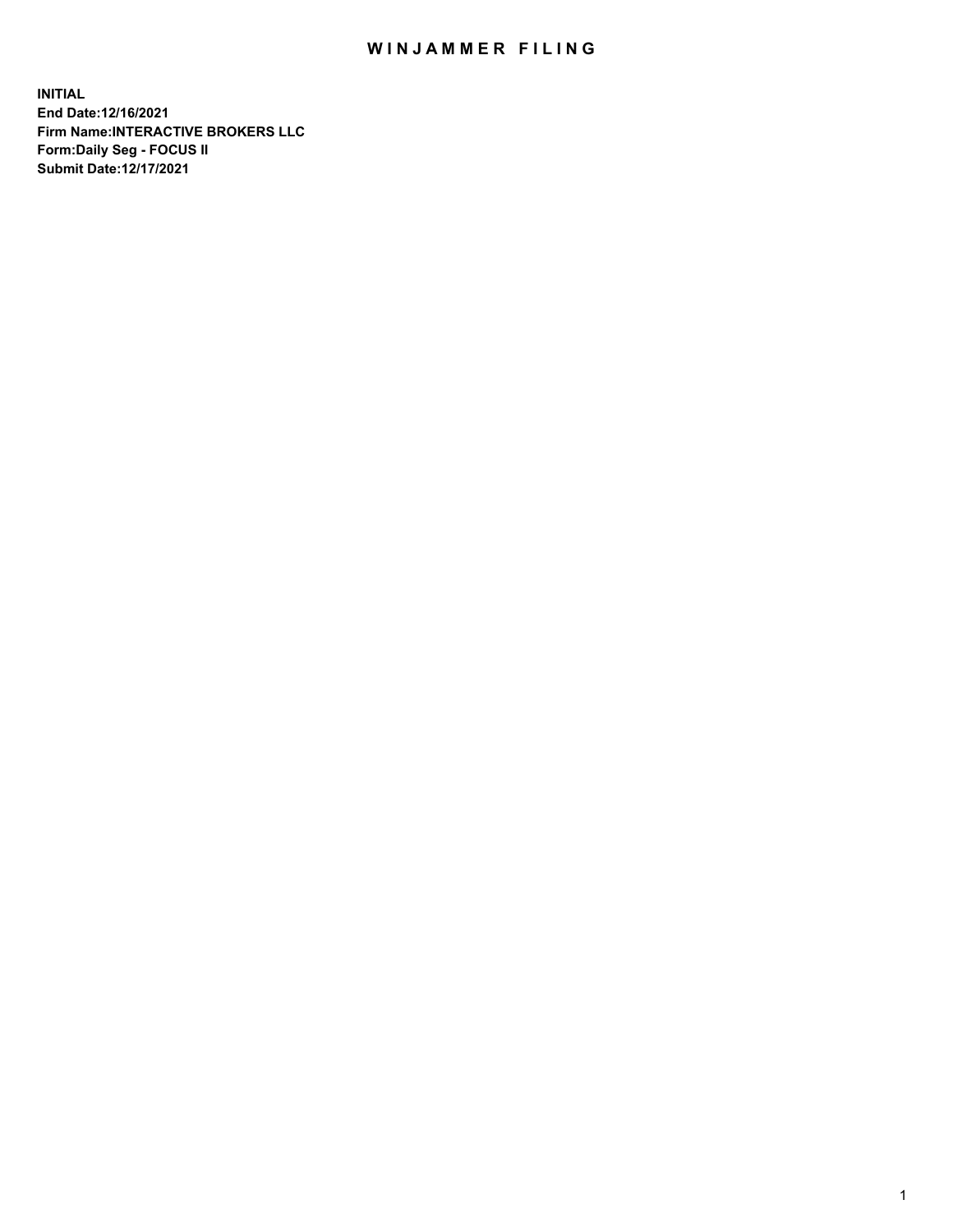**INITIAL End Date:12/16/2021 Firm Name:INTERACTIVE BROKERS LLC Form:Daily Seg - FOCUS II Submit Date:12/17/2021 Daily Segregation - Cover Page**

| Name of Company                                                                                                                                                                                                                                                                                                                | <b>INTERACTIVE BROKERS LLC</b>                                                                           |
|--------------------------------------------------------------------------------------------------------------------------------------------------------------------------------------------------------------------------------------------------------------------------------------------------------------------------------|----------------------------------------------------------------------------------------------------------|
| <b>Contact Name</b>                                                                                                                                                                                                                                                                                                            | James Menicucci                                                                                          |
| <b>Contact Phone Number</b>                                                                                                                                                                                                                                                                                                    | 203-618-8085                                                                                             |
| <b>Contact Email Address</b>                                                                                                                                                                                                                                                                                                   | jmenicucci@interactivebrokers.c<br>om                                                                    |
| FCM's Customer Segregated Funds Residual Interest Target (choose one):<br>a. Minimum dollar amount: ; or<br>b. Minimum percentage of customer segregated funds required:% ; or<br>c. Dollar amount range between: and; or<br>d. Percentage range of customer segregated funds required between:% and%.                         | $\overline{\mathbf{0}}$<br>$\overline{\mathbf{0}}$<br>155,000,000 245,000,000<br>0 <sub>0</sub>          |
| FCM's Customer Secured Amount Funds Residual Interest Target (choose one):<br>a. Minimum dollar amount: ; or<br>b. Minimum percentage of customer secured funds required:%; or<br>c. Dollar amount range between: and; or<br>d. Percentage range of customer secured funds required between:% and%.                            | $\overline{\mathbf{0}}$<br>$\overline{\mathbf{0}}$<br>80,000,000 120,000,000<br>00                       |
| FCM's Cleared Swaps Customer Collateral Residual Interest Target (choose one):<br>a. Minimum dollar amount: ; or<br>b. Minimum percentage of cleared swaps customer collateral required:% ; or<br>c. Dollar amount range between: and; or<br>d. Percentage range of cleared swaps customer collateral required between:% and%. | $\overline{\mathbf{0}}$<br>$\underline{\mathbf{0}}$<br>$\underline{0}$ $\underline{0}$<br>0 <sub>0</sub> |

Attach supporting documents CH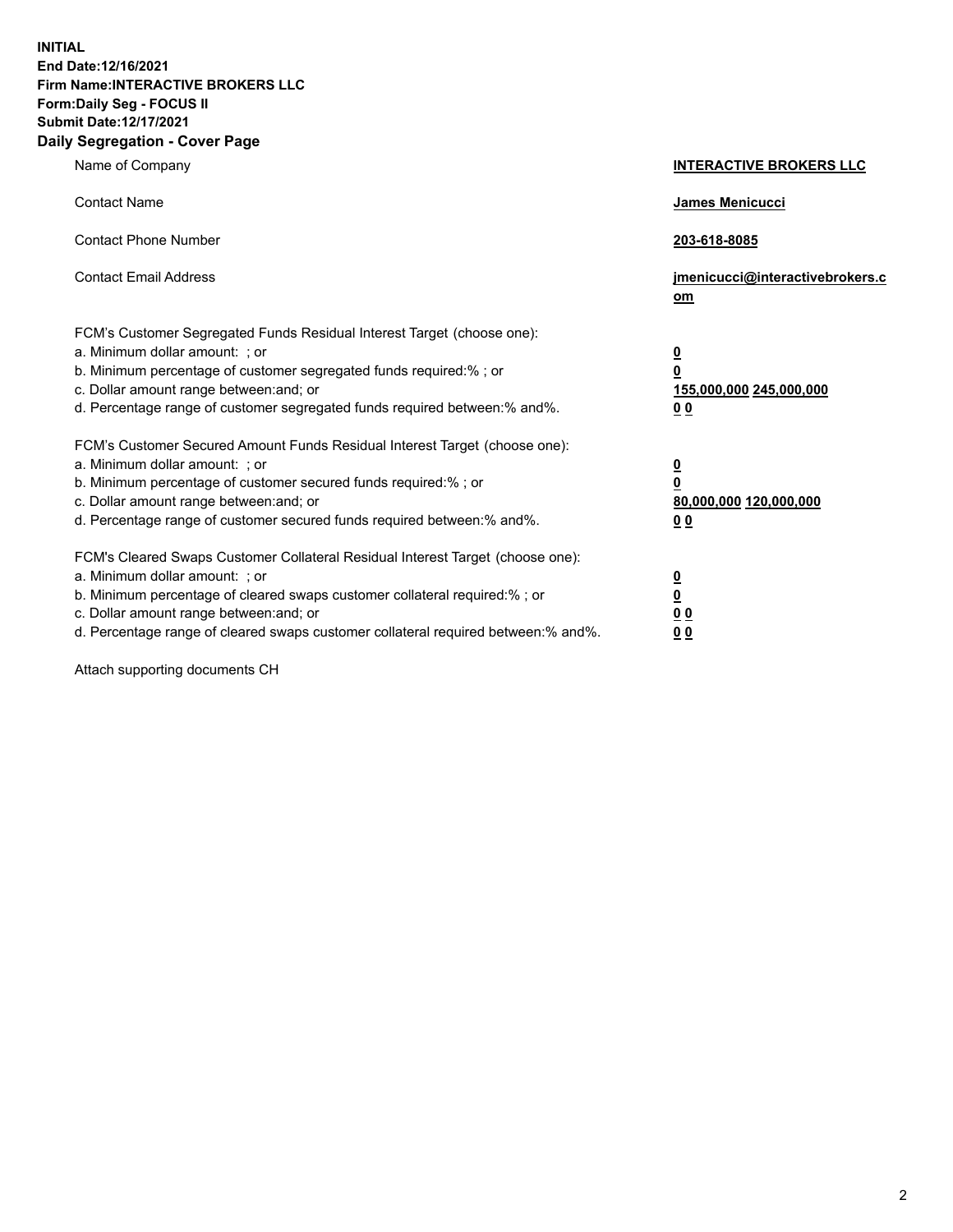## **INITIAL End Date:12/16/2021 Firm Name:INTERACTIVE BROKERS LLC Form:Daily Seg - FOCUS II Submit Date:12/17/2021 Daily Segregation - Secured Amounts**

|     | Daily Segregation - Secured Amounts                                                         |                                         |
|-----|---------------------------------------------------------------------------------------------|-----------------------------------------|
|     | Foreign Futures and Foreign Options Secured Amounts                                         |                                         |
|     | Amount required to be set aside pursuant to law, rule or regulation of a foreign            | $0$ [7305]                              |
|     | government or a rule of a self-regulatory organization authorized thereunder                |                                         |
| 1.  | Net ledger balance - Foreign Futures and Foreign Option Trading - All Customers             |                                         |
|     | A. Cash                                                                                     | 485,638,342 [7315]                      |
|     | B. Securities (at market)                                                                   | $0$ [7317]                              |
| 2.  | Net unrealized profit (loss) in open futures contracts traded on a foreign board of trade   | 6,870,760 [7325]                        |
| 3.  | Exchange traded options                                                                     |                                         |
|     | a. Market value of open option contracts purchased on a foreign board of trade              | 122,114 [7335]                          |
|     | b. Market value of open contracts granted (sold) on a foreign board of trade                | 4,907 [7337]                            |
| 4.  | Net equity (deficit) (add lines 1. 2. and 3.)                                               | 492,626,309 [7345]                      |
| 5.  | Account liquidating to a deficit and account with a debit balances - gross amount           | 4,290 [7351]                            |
|     | Less: amount offset by customer owned securities                                            | 0 [7352] 4,290 [7354]                   |
| 6.  | Amount required to be set aside as the secured amount - Net Liquidating Equity              | 492,630,599 [7355]                      |
|     | Method (add lines 4 and 5)                                                                  |                                         |
| 7.  | Greater of amount required to be set aside pursuant to foreign jurisdiction (above) or line | 492,630,599 [7360]                      |
|     | 6.                                                                                          |                                         |
|     | FUNDS DEPOSITED IN SEPARATE REGULATION 30.7 ACCOUNTS                                        |                                         |
| 1.  | Cash in banks                                                                               |                                         |
|     | A. Banks located in the United States                                                       | 117,911,480 [7500]                      |
|     | B. Other banks qualified under Regulation 30.7                                              | 0 [7520] 117,911,480 [7530]             |
| 2.  | Securities                                                                                  |                                         |
|     | A. In safekeeping with banks located in the United States                                   | 220,997,790 [7540]                      |
|     | B. In safekeeping with other banks qualified under Regulation 30.7                          | 0 [7560] 220,997,790 [7570]             |
| 3.  | Equities with registered futures commission merchants                                       |                                         |
|     | A. Cash                                                                                     | $0$ [7580]                              |
|     | <b>B.</b> Securities                                                                        | $0$ [7590]                              |
|     | C. Unrealized gain (loss) on open futures contracts                                         | $0$ [7600]                              |
|     | D. Value of long option contracts                                                           | $0$ [7610]                              |
|     | E. Value of short option contracts                                                          | 0 [7615] 0 [7620]                       |
| 4.  | Amounts held by clearing organizations of foreign boards of trade                           |                                         |
|     | A. Cash                                                                                     | $0$ [7640]                              |
|     | <b>B.</b> Securities                                                                        | $0$ [7650]                              |
|     | C. Amount due to (from) clearing organization - daily variation                             | $0$ [7660]                              |
|     | D. Value of long option contracts                                                           | $0$ [7670]                              |
|     | E. Value of short option contracts                                                          | 0 [7675] 0 [7680]                       |
| 5.  | Amounts held by members of foreign boards of trade                                          |                                         |
|     | A. Cash                                                                                     | 268,659,936 [7700]                      |
|     | <b>B.</b> Securities                                                                        | $0$ [7710]                              |
|     | C. Unrealized gain (loss) on open futures contracts                                         | 6,887,582 [7720]                        |
|     | D. Value of long option contracts                                                           | 122,114 [7730]                          |
|     | E. Value of short option contracts                                                          | <u>-4,907</u> [7735] 275,664,725 [7740] |
| 6.  | Amounts with other depositories designated by a foreign board of trade                      | $0$ [7760]                              |
| 7.  | Segregated funds on hand                                                                    | $0$ [7765]                              |
| 8.  | Total funds in separate section 30.7 accounts                                               | 614,573,995 [7770]                      |
| 9.  | Excess (deficiency) Set Aside for Secured Amount (subtract line 7 Secured Statement         | 121,943,396 [7380]                      |
| 10. | Page 1 from Line 8)                                                                         |                                         |
| 11. | Management Target Amount for Excess funds in separate section 30.7 accounts                 | 80,000,000 [7780]                       |
|     | Excess (deficiency) funds in separate 30.7 accounts over (under) Management Target          | 41,943,396 [7785]                       |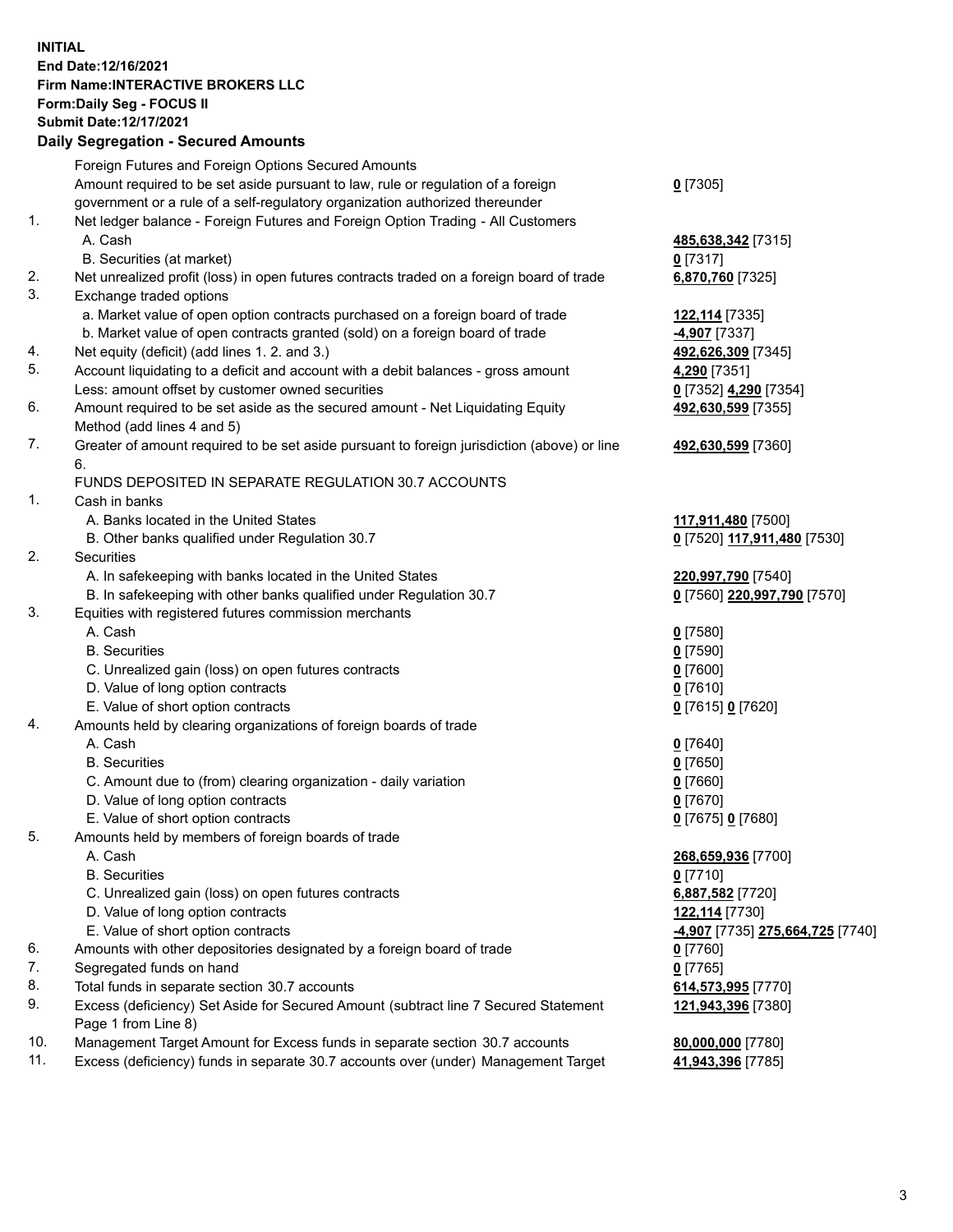**INITIAL End Date:12/16/2021 Firm Name:INTERACTIVE BROKERS LLC Form:Daily Seg - FOCUS II Submit Date:12/17/2021 Daily Segregation - Segregation Statement** SEGREGATION REQUIREMENTS(Section 4d(2) of the CEAct) 1. Net ledger balance A. Cash **7,618,628,902** [7010] B. Securities (at market) **0** [7020] 2. Net unrealized profit (loss) in open futures contracts traded on a contract market **-9,555,856** [7030] 3. Exchange traded options A. Add market value of open option contracts purchased on a contract market **470,488,944** [7032] B. Deduct market value of open option contracts granted (sold) on a contract market **-414,621,755** [7033] 4. Net equity (deficit) (add lines 1, 2 and 3) **7,664,940,235** [7040] 5. Accounts liquidating to a deficit and accounts with debit balances - gross amount **1,054,063** [7045] Less: amount offset by customer securities **0** [7047] **1,054,063** [7050] 6. Amount required to be segregated (add lines 4 and 5) **7,665,994,298** [7060] FUNDS IN SEGREGATED ACCOUNTS 7. Deposited in segregated funds bank accounts A. Cash **1,530,952,367** [7070] B. Securities representing investments of customers' funds (at market) **3,923,569,780** [7080] C. Securities held for particular customers or option customers in lieu of cash (at market) **0** [7090] 8. Margins on deposit with derivatives clearing organizations of contract markets A. Cash **1,986,313,826** [7100] B. Securities representing investments of customers' funds (at market) **374,652,975** [7110] C. Securities held for particular customers or option customers in lieu of cash (at market) **0** [7120] 9. Net settlement from (to) derivatives clearing organizations of contract markets **-4,951,067** [7130] 10. Exchange traded options A. Value of open long option contracts **470,488,944** [7132] B. Value of open short option contracts **-414,621,755** [7133] 11. Net equities with other FCMs A. Net liquidating equity **0** [7140] B. Securities representing investments of customers' funds (at market) **0** [7160] C. Securities held for particular customers or option customers in lieu of cash (at market) **0** [7170] 12. Segregated funds on hand **0** [7150] 13. Total amount in segregation (add lines 7 through 12) **7,866,405,070** [7180] 14. Excess (deficiency) funds in segregation (subtract line 6 from line 13) **200,410,772** [7190] 15. Management Target Amount for Excess funds in segregation **155,000,000** [7194] 16. Excess (deficiency) funds in segregation over (under) Management Target Amount **45,410,772** [7198]

Excess